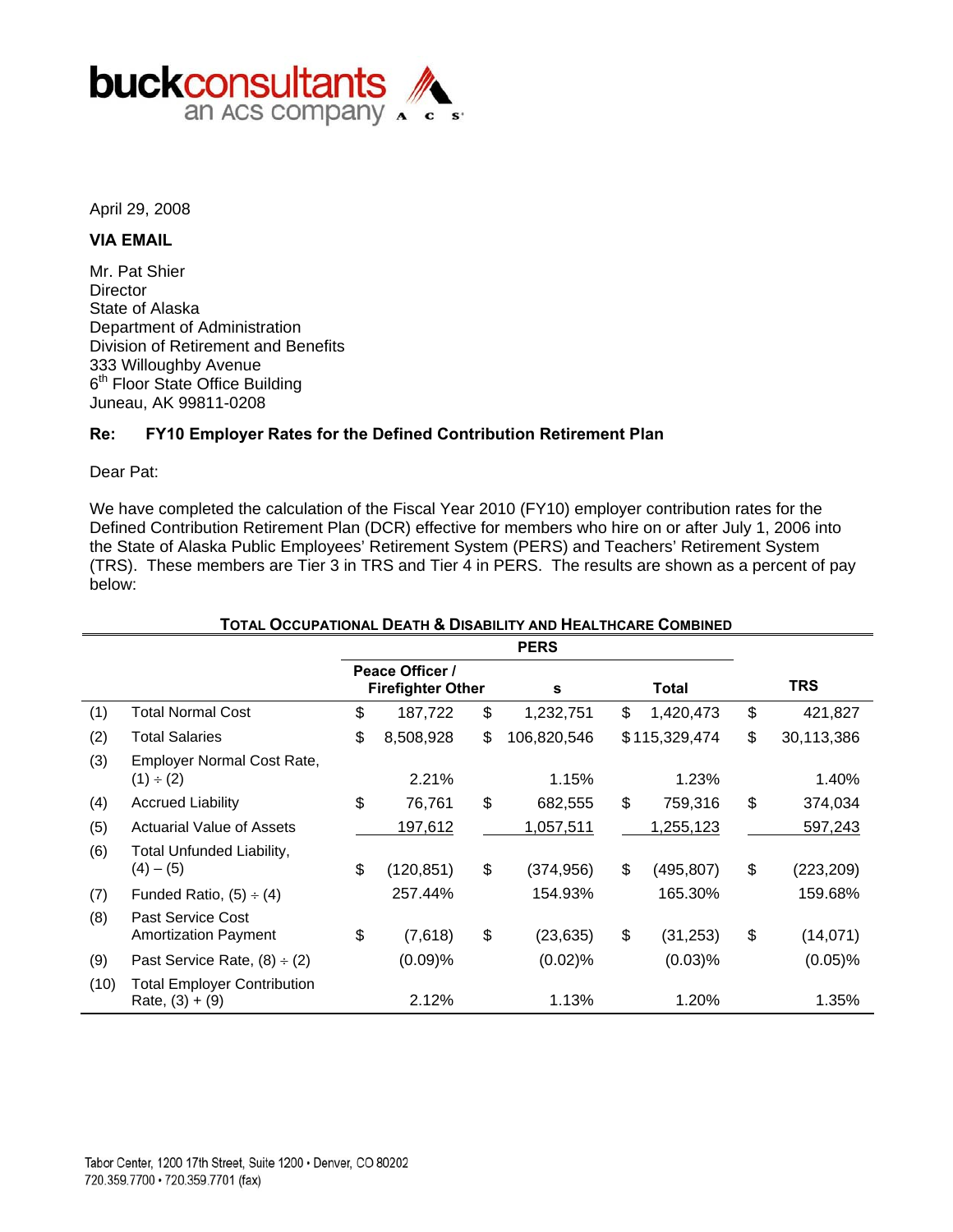|      |                                                         |                                             | <b>OCCUPATION DEATH &amp; DISABILITY</b> |                  |                  |
|------|---------------------------------------------------------|---------------------------------------------|------------------------------------------|------------------|------------------|
|      |                                                         |                                             | <b>PERS</b>                              |                  |                  |
|      |                                                         | Peace Officer /<br><b>Firefighter Other</b> | s                                        | Total            | <b>TRS</b>       |
| (1)  | <b>Total Normal Cost</b>                                | \$<br>118,655                               | \$<br>326,017                            | \$<br>444,672    | \$<br>96,418     |
| (2)  | <b>Total Salaries</b>                                   | \$<br>8,508,928                             | \$<br>106,820,546                        | \$115,329,474    | \$<br>30,113,386 |
| (3)  | Employer Normal Cost Rate,<br>(1) ÷ (2)                 | 1.40%                                       | 0.30%                                    | 0.38%            | 0.32%            |
| (4)  | <b>Accrued Liability</b>                                | \$<br>34,646                                | \$<br>13,815                             | \$<br>48,461     | \$<br>15,792     |
| (5)  | <b>Actuarial Value of Assets</b>                        | 134,388                                     | 53,587                                   | 187,975          | 0                |
| (6)  | Total Unfunded Liability,<br>$(4) - (5)$                | \$<br>(99, 742)                             | \$<br>(39, 772)                          | \$<br>(139, 514) | \$<br>15,792     |
| (7)  | Funded Ratio, $(5) \div (4)$                            | 387.89%                                     | 387.89%                                  | \$<br>387.89%    | $0.00\%$         |
| (8)  | Past Service Cost<br><b>Amortization Payment</b>        | \$<br>(6, 287)                              | \$<br>(2,507)                            | \$<br>(8, 794)   | \$<br>995        |
| (9)  | Past Service Rate, $(8) \div (2)$                       | $(0.07)\%$                                  | $0.00\%$                                 | $(0.01)$ %       | 0.00%            |
| (10) | <b>Total Employer Contribution</b><br>Rate, $(3) + (9)$ | 1.33%                                       | 0.30%                                    | 0.37%            | 0.32%            |

#### **RETIREE MEDICAL**

|      |                                                         |                                             | <b>PERS</b>       |                  |                  |
|------|---------------------------------------------------------|---------------------------------------------|-------------------|------------------|------------------|
|      |                                                         | Peace Officer /<br><b>Firefighter Other</b> | s                 | Total            | <b>TRS</b>       |
| (1)  | Total Normal Cost                                       | \$<br>69,067                                | \$<br>906,734     | \$<br>975,801    | \$<br>325,409    |
| (2)  | <b>Total Salaries</b>                                   | \$<br>8,508,928                             | \$<br>106,820,546 | \$115,329,474    | \$<br>30,113,386 |
| (3)  | Employer Normal Cost Rate,<br>(1) ÷ (2)                 | 0.81%                                       | 0.85%             | 0.85%            | 1.08%            |
| (4)  | <b>Accrued Liability</b>                                | \$<br>42,115                                | \$<br>668,740     | \$<br>710,855    | \$<br>358,242    |
| (5)  | <b>Actuarial Value of Assets</b>                        | 63,224                                      | 1,003,924         | 1,067,148        | 597,243          |
| (6)  | Total Unfunded Liability,<br>$(4) - (5)$                | \$<br>(21, 109)                             | \$<br>(335, 184)  | \$<br>(356, 293) | \$<br>(239,001)  |
| (7)  | Funded Ratio, $(5) \div (4)$                            | 150.12%                                     | 150.12%           | 150.12%          | 166.71%          |
| (8)  | Past Service Cost<br><b>Amortization Payment</b>        | \$<br>(1, 331)                              | \$<br>(21, 128)   | \$<br>(22, 459)  | \$<br>(15,066)   |
| (9)  | Past Service Rate, $(8) \div (2)$                       | $(0.02)$ %                                  | (0.02)%           | (0.02)%          | $(0.05)$ %       |
| (10) | <b>Total Employer Contribution</b><br>Rate, $(3) + (9)$ | 0.79%                                       | 0.83%             | 0.83%            | 1.03%            |

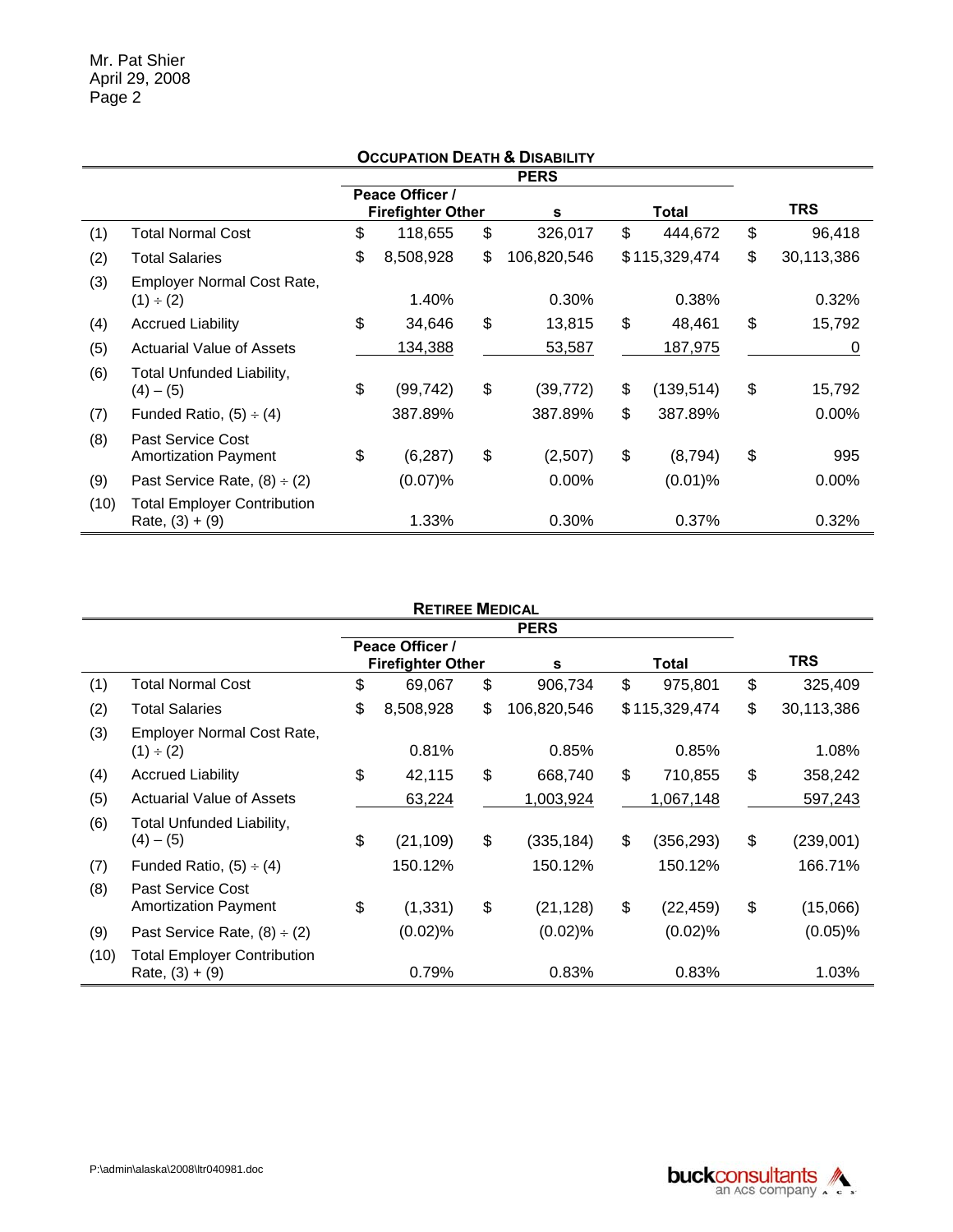### **MEMBER CENSUS INFORMATION**

The data for the DCR plan was provided by the State during the standard data collection process for PERS and TRS and was analyzed for consistency and reasonability. Below is a summary of the member information.

|                                 |                                             | <b>PERS</b> |          |            |  |
|---------------------------------|---------------------------------------------|-------------|----------|------------|--|
|                                 | Peace Officer /<br><b>Firefighter Other</b> | s           | Total    | <b>TRS</b> |  |
| Number                          | 166                                         | 2,661       | 2,827    | 641        |  |
| Average Age                     | 34.39                                       | 36.90       | 36.75    | 36.63      |  |
| <b>Average Credited Service</b> | 0.53                                        | 0.54        | 0.54     | 0.91       |  |
| <b>Average Annual Earnings</b>  | \$51,259                                    | \$40,143    | \$40,796 | \$46,979   |  |

### **BENEFIT PROVISIONS**

Below is a summary of the DCR plan (Tier 4 for PERS and Tier 3 for TRS):

#### *Retiree Medical*

- Member must retire directly from the plan to be eligible for medical coverage. Normal retirement eligibility is the earlier of a) 30 years of service for TRS and PERS Others members and 25 years of service for PERS Peace Officer / Firefighter members, or b) Medicare eligible and 10 years of service.
- No medical benefits are provided until normal retirement eligibility. The member's premium is 100% until they are Medicare eligible.
- **Coverage cannot be denied except for failure to pay premium.**
- Members who are receiving disability benefits or survivors who are receiving monthly survivor benefits are not eligible until the member meets, or would have met if he/she had lived, the normal retirement eligibility requirements.
- The plan's coverage is supplemental to Medicare.
- The Medicare-eligible premium will be based on the member's years of service. The percentage of premium paid by the member is as follows:

| <b>Years of Service</b> | <b>Percent of Premium Paid</b><br>by Member |
|-------------------------|---------------------------------------------|
| Less than 15 years      | 30%                                         |
| $15 - 19$               | 25%                                         |
| $20 - 24$               | <b>20%</b>                                  |
| $25 - 29$               | 15%                                         |
| 30 years or more        | 10%                                         |

### *Occupational Disability*

- Benefit is 40% of salary at date of disability.
- **There is no increase in the benefit after commencement.**
- **Member earns service while on occupational disability.**
- and 10 years of service, or<br>P:\admin\alaska\2008\ltr040981.doc Benefits cease when the member becomes eligible for normal retirement at Medicare-eligible age

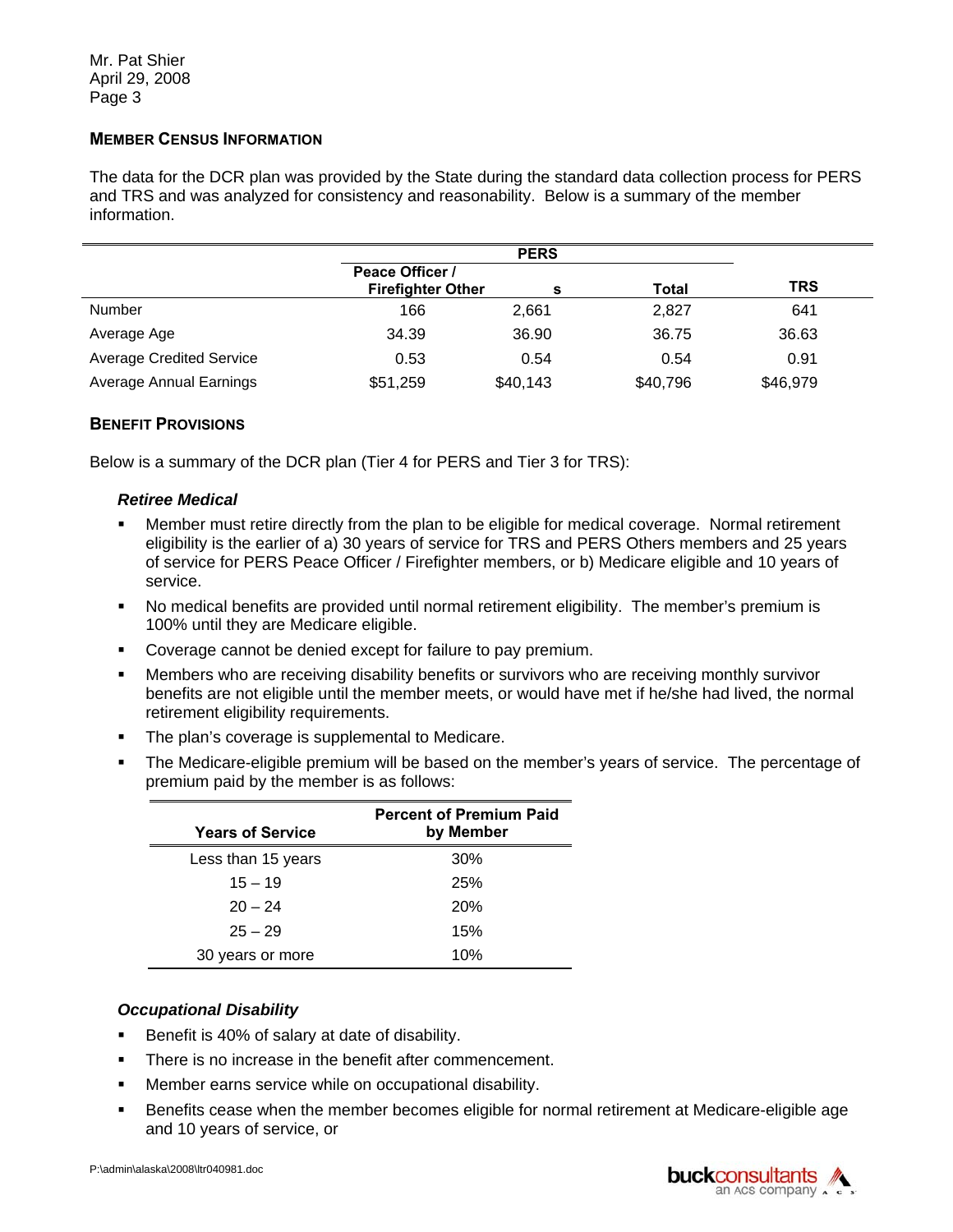- $\circ$  For PERS, at any age with 25 years of service for Peace Officer / Firefighter members or with 30 years of service for Others.
- $\circ$  For TRS, at any age with 30 years of service.
- Peace Officer / Firefighter members may select the defined contribution account or the monthly benefit payable as if they were retiring under Tier 3 (service continues during disability, final average salary is as of date of disability).
- No medical benefits are provided until normal retirement eligibility. The member's premium is 100% until they are Medicare eligible. Medicare-eligible premiums follow the service-based schedule above.

#### *Occupational Death*

- **Benefit is 50% of salary for Peace Officer / Firefighter members and 40% of salary for PERS** Others and TRS members.
- **There is no increase in the benefit after commencement.**
- **Benefits cease when the member would have become eligible for normal retirement.**
- The period during which the survivor is receiving benefits is counted as service credit toward medical benefits.
- No medical benefits are provided until the member would have been eligible for normal retirement. The surviving spouse's premium is 100% until the member would have been Medicare eligible. Medicare-eligible premiums follow the service-based schedule above.

#### **ASSUMPTIONS AND METHODS**

The calculations were based on the June 30, 2007 valuation, methods and assumptions for the DB Plans for PERS and TRS unless otherwise indicated below:

- The asset valuation method recognizes 20% of the investment gain or loss in each of the current and preceding four years. This method will be phased in over the five-year period beginning July 1, 2006. Valuation assets are constrained to a range of 80% to 120% of the market value of assets.
- We assume that 100% of the PERS Peace Officer / Firefighter members will elect the monthly benefit at Medicare-eligible age (assumed to be 65) as opposed to the defined contribution plan.
- The retirement rates were changed to the following for both PERS and TRS:

| Age   | Rate |
|-------|------|
| $55$  | 2%   |
| 55-59 | 3%   |
| 60    | 5%   |
| 61    | 5%   |
| 62    | 10%  |
| 63    | 5%   |
| 64    | 5%   |
| 65    | 25%  |
| 66    | 25%  |
| 67    | 25%  |
| 68    | 20%  |
| 69    | 20%  |
| 70    | 100% |



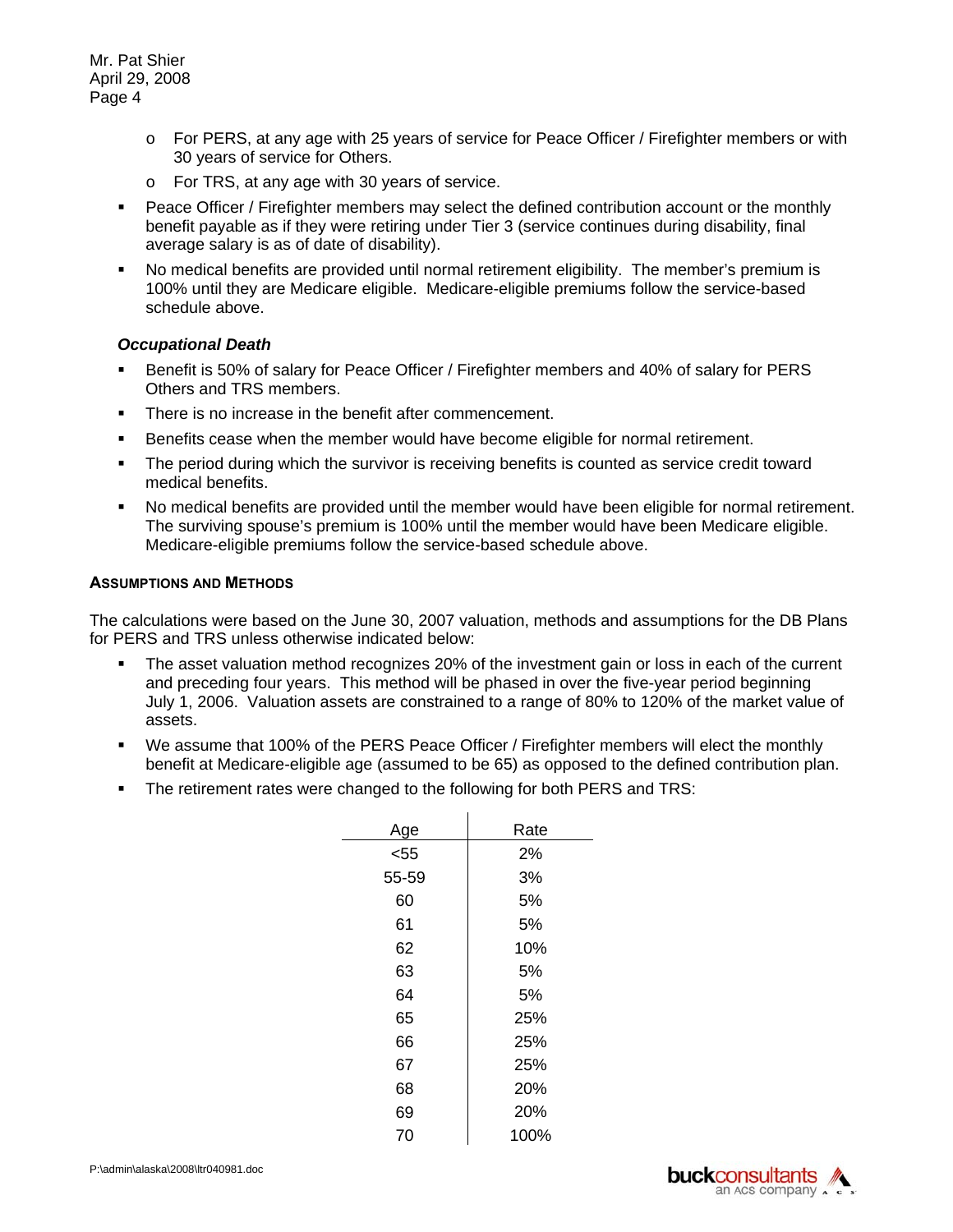The select and ultimate termination rates were changed for PERS and TRS. The ultimate rates were set to the corresponding system's pension valuation rates loaded by 10%. The select period is 5 years and the rates are as follows:

| <b>Years of</b><br><b>Employment</b> | <b>PERS Peace Officer /</b><br><b>Firefighter</b> | <b>PERS Others</b> | <b>TRS</b> |
|--------------------------------------|---------------------------------------------------|--------------------|------------|
|                                      | 14%                                               | 25%                | 18%        |
| 2                                    | 12%                                               | 23%                | 15%        |
| 3                                    | 10%                                               | 20%                | 12%        |
| 4                                    | 9%                                                | 16%                | 10%        |
| 5                                    | 8%                                                | 15%                | 8%         |

# **Select Rates of Turnover During the First 5 Years of Employment**

- Occupational death and disability is assumed to be 100% of all disabilities and deaths. This conservatism is built in to provide a cushion in case adverse experience is realized in the first few years of this plan. If you were to apply our valuation occupational assumptions, the portion assumed for each group is:
	- o 75% of all death or disabilities for PERS Peace Officer / Firefighter.
	- o 50% of all death or disabilities for PERS Others members.
	- $\circ$  0% of all death or disabilities for TRS.
- We assume that 100% of the members eligible for the medical benefits will elect to participate.
- **Due to the lack of experience for the DCR plan only, base claims costs are based on those** described in the actuarial valuations as of June 30, 2007. However, the claims costs were adjusted to reflect the differences in the DCR medical plan and the DB medical plan. These differences include different coverage levels and an indexing of the retiree out of pocket dollar amounts. To account for higher initial copays, deductibles and out-of-pocket limits, FY08 claims costs were reduced 5.9% for medical and 0.7% for prescription drugs. Retiree out-of-pocket amounts were indexed 4.8% each year to reflect the effect of the deductible leveraging on trend, putting the annual projected trend closer to the ultimate trend rate of 5%.

# **CAUTION REGARDING ASSUMED PARTICIPATION AND COSTS**

Normal cost calculated for the PERS and TRS DCR members is based on July 1, 2007 valuation data plus claims experience for the four-year period ending June 30, 2006. However, long-term costs will be a function of demographic characteristics that may not become credible for as many as 10 years into the future. Healthcare claims credibility will mature over an even longer period. Transferring employees with sufficient service can retire under the new plan as early as July 1, 2011, but it will likely be 2016 or even 2021 before there are 500 or more retirees and covered dependents. At that point, there will begin to be credible claims experience under the plan. We hope to convey that healthcare, death benefit and disability benefit costs will take many years to emerge on a credible basis under the new plan, and that actuarial valuations in the meantime may be more variable year-to-year than is otherwise the case.

The undersigned are members of the American Academy of Actuaries and the Society of Actuaries, are fully qualified to provide actuarial services to the State of Alaska, meet the Academy's Qualification Standards to issue this statement of Actuarial Opinion, and are available to answer questions regarding this letter.

We believe that the assumptions and methods used for funding purposes and for the disclosures presented in this letter satisfy the parameter requirements set forth in the Government Accounting Standards Board (GASB) Statement Nos. 25 and 43.